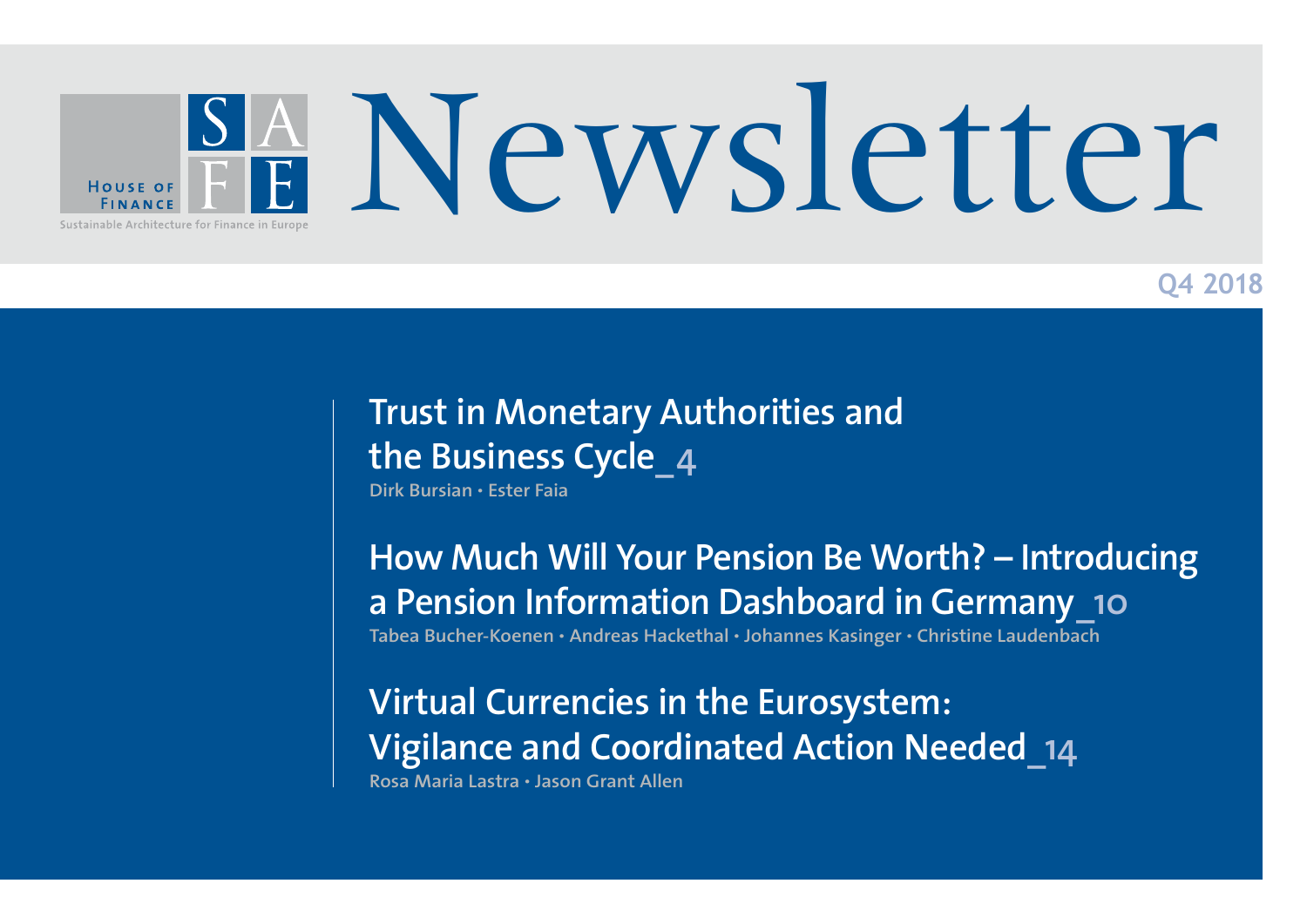#### Imprint

#### **Publisher:**

Prof. Dr. Wolfgang König • Executive Board Research Center SAFE House of Finance • Goethe University Theodor-W.-Adorno-Platz 3 60323 Frankfurt am Main • Germany

#### **Editors:**

Dr. Muriel Büsser Prof. Dr. Wolfgang König Christopher Krämer Laura Thomale

#### **Contact:**

info@safe-frankfurt.de www.safe-frankfurt.de

#### **Design:**

Novensis Communication GmbH Bad Homburg

4<sup>th</sup> Edition

Copyright © by the Research Center SAFE, Frankfurt am Main

Printed in Germany

# About SAFE

The Research Center SAFE – "Sustainable Architecture for Finance in Europe" – is a cooperation of the Center for Financial Studies and Goethe University Frankfurt. It is funded by the LOEWE initiative of the State of Hessen (Landes-Offensive zur Entwicklung wissenschaftlich-ökonomischer Exzellenz). SAFE brings together more than 40 professors and just as many junior researchers who are all dedicated to conducting research in support of a sustainable financial architecture. The Center has two main pillars: excellent research on all important topics related to finance; and policy advice, including the dissemination of relevant research findings to European decision makers from the realms of politics, regulation and administration.

In order to promote a fruitful exchange with interested par ties from politics, academia, business and the media, SAFE issues a newsletter on a quarterly basis. This aims to provide an overview of the Center's ongoing research and policy ac tivities. The SAFE Newsletter succeeds the House of Finance Newsletter, which was published between 2009 and 2012.

SAFE is based at Goethe University's House of Finance, however extends beyond by drawing on scholars from other parts of Goethe University as well as from fellow research institutions. The Center builds on the reputation of the House of Finance institutions, serving as an interdisciplinary think tank on the issue of finance.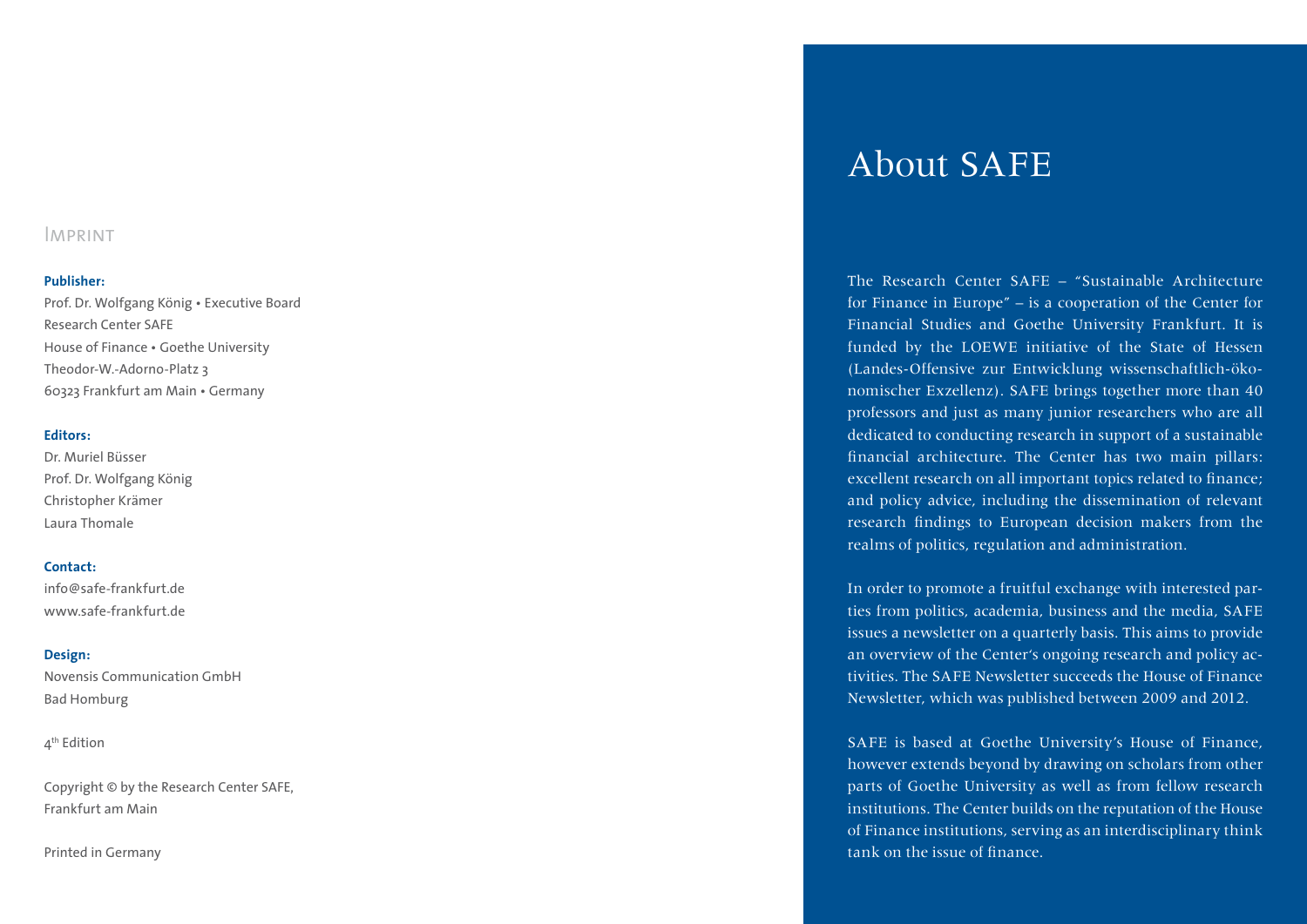*Research*  Trust in Monetary Authorities and the Business Cycle**\_4 Dirk Bursian • Ester Faia** 

The Transmission of Bank Liquidity Shocks: Evidence from House Prices**\_6 Özlem Dursun-de Neef** 

#### *Interview*

"The Gap between the Rich and Poor has Continued to Widen"**\_8 Alfons Weichenrieder** 

#### *Policy Center*

How Much Will Your Pension Be Worth? – Introducing a Pension Information Dashboard in Germany**\_10 Tabea Bucher-Koenen • Andreas Hackethal • Johannes Kasinger • Christine Laudenbach**

#### *Guest Commentary*  Virtual Currencies in the Eurosystem: Vigilance and Coordinated Action Needed**\_14 Rosa Maria Lastra • Jason Grant Allen**

News**\_12** Selected Publications**\_13**  Events**\_15**

### CONTENT Raitorial



SAFE Director Research

Odysseus was a far-sighted seaman: when the hero from Greek mythology found himself approaching the island of the Sirens with his ship, he instructed his men to seal their ears with wax. He knew, after all, that the beautiful mythical creatures beguiled sailors with their singing, luring them to the shore where the ships would crash on the cliffs. In order to hear the wondrous singing without succumbing and taking a foolish decision, Odysseus had himself bound to the mast.

Forward thinking is also necessary when dealing with banks that are in difficulties. All too often, national governments heed the Siren calls of banks (and wider society) to use taxpayers' money to prop up failing institutions, as in 2017 with the Italian bank Monte dei Paschi di Siena, for example. The Italian state stepped in with billions of euros to support the bank suffering from bad loans, and today's Italian government seems determined to pursue this policy in future, too. Only recently, Italian Deputy Prime Minister Matteo Salvini made it clear that "if a bank or a company is in trouble, we are here."

However, the construction of the banking union has a different role for national governments to play: they are integrated into a far-sighted, legal framework intended to hinder them

from acting on immediate political reflex to rescue a failing bank; newly-created authorities take their place and decide on the reorganization and resolution of banks. Often, these agencies are part of the supervisory authorities. As such, the resolution body in Germany today is a department of the Federal Financial Supervisory Authority (BaFin) in Frankfurt.

A government should not be able to easily bypass the national resolution authority to try to save banks on its own: even the expectation that such a circumvention could succeed will negatively influence the disciplining nature of the market and its prices. Only when the state's hands are effectively tied can the new legal order for banks in Europe unfold its regulatory force and bring credible, private liability back into the banking world – an important lesson from the financial crisis.

In Odysseus' case, a simple rope does the job and allows reason to win over emotion. Today's financial world demands much more complicated restraining tactics. Yet one suitable measure would be comparatively easy to implement: a conscious decision to renounce precautionary recapitalization would be simple, but effective. These "recaps" are currently explicitly regulated in the European banking legislation: capital assistance using tax payers' money de facto overrides the newly created resolution and liability rules – and thus counteracts the true achievement of banking regulation.

Abolishing precautionary recapitalization would lead states and politicians to where they should be when it comes to rescuing of credit institutions: like Odysseus, tied to the mast and prevented from making unwise decisions.

Kind regards, Jan Pieter Krahnen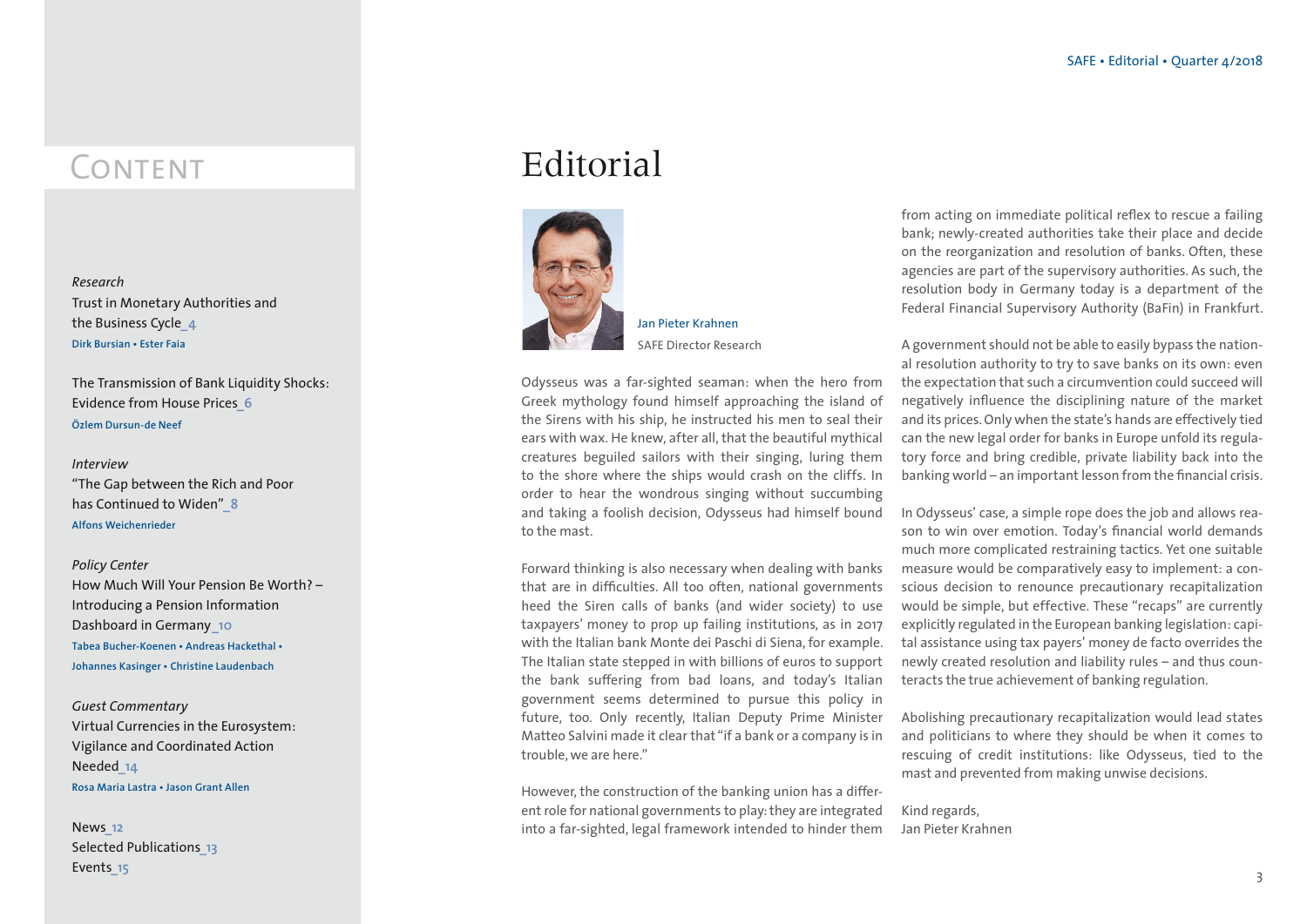### Trust in Monetary Authorities and the Business Cycle



Dirk Bursian<sup>1</sup> Deutsche Bundesbank



Ester Faia Goethe University & CEPR

*1 The views expressed here are those of the authors and do not necessarily reflect those of the Deutsche Bundesbank.*

Trust is a crucial determinant of economic and financial relations (e.g. Arrow, 1972). For example, in the financial crisis, trust in monetary authorities evaporated, impairing the implementation of monetary policy. Nonetheless, little has been written about the relationship between trust and a country's business cycle or its role in monetary policy. We propose a theoretical monetary model which incorporates trust and shows that the efficacy of monetary policy depends on the ability of the central bank to affect agents' risk attitudes. A decline in trust, caused by shocks or policy actions, increases the overall sensitivity to risk and intensifies the increase in precautionary savings, reducing consumption, and undermining the intended effects of monetary policy. This amplifies the magnitude of the economic contraction, as was demonstrated in the aftermath of the most recent financial crisis.

There is a large body of theory in macroeconomics (e.g. Backus and Drifill, 1985; and King et al., 2016) on the effect of monetary policy considering the reputation of the monetary authority. Central bankers' reputation has played a crucial role since the 1970s, when central banks' statutes did not prescribe anti-inflationary mandates. Instead, their reputation was largely based on central bankers' preferences.

However, trust is a more complex concept. It also depends on the preferences of economic agents, which vary across agents themselves and also over time, beyond those of the trustee (i.e. the monetary authority). Moreover, we consider uncertainty concerning the behavior of the central bank and not just uncertainty over its type – that is, the institution's mandate. Whereas the type of central bank could be learned over time, trust can disappear due to a crisis, even in the case of a known anti-inflationary central banker. In such situations, the monetary transmission mechanism becomes weaker by increasing the price that agents assign to future contingencies and, therefore, leads to a higher level of precautionary savings, at a time when the monetary authority is trying to stimulate spending.

Trust in the central bank affects the way consumers perceive risk. The more cautious consumers are about the future, the more they will save and the less they will consume. Trust in this model emerges as a result of strategic interactions of economic agents with the monetary authority. It fluctuates over time and is affected by the business cycle. The modelling approach in our study is more general than the existing literature as it combines the traditional monetary models with reputation.

#### **Increase in trust facilitates the monetary transmission mechanism**

By adding trust to a standard monetary model, we can account for the link between trust and the policy transmission mechanism. Regarding optimal monetary policy in the model, the central banker has incentives to build trust and promote faster inflation convergence to the target rate. This leads to a reduction in the probability that the central banker will act in an untrustworthy manner: It lowers the probability that the central bank will not follow through with its target. Nonetheless, and contrary to a model where only the reputation of the central bank matters, the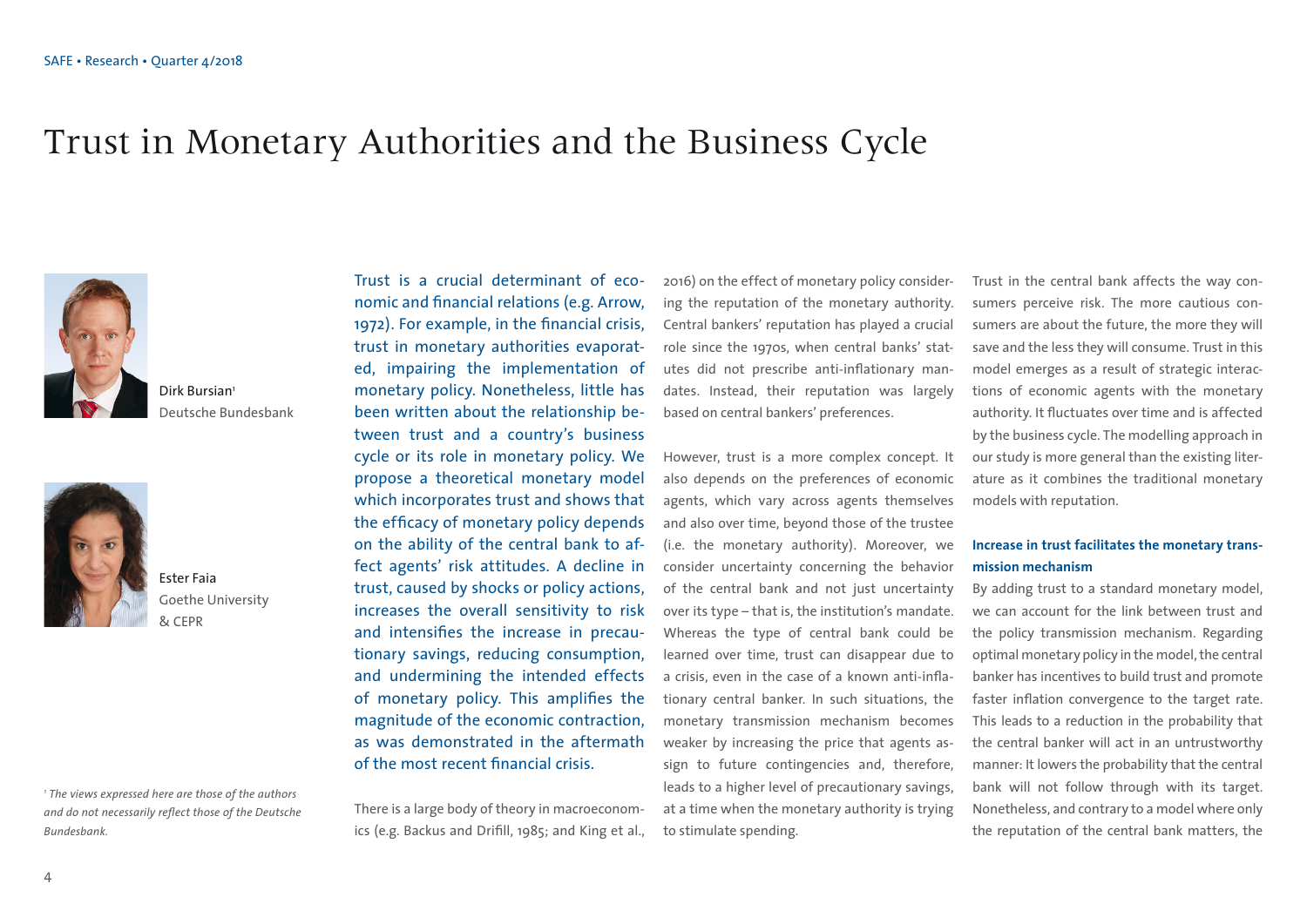policymaker faces a trade-off between such concerns and the need to close a risk gap. This gap is given by variations in the price of future contingencies and affected by deteriorating trust. A policymaker concerned with trust will act less aggressively to meet inflation targets in times of recession, thereby loosening monetary policy.

First and foremost, trust affects consumers' discount factors, hence the extent of precautionary savings. Through this channel, it affects future consumption and inflation expectations. An increase in trust today followed by a decline in

trust tomorrow decreases inflation expectations. First, the agents expect the monetary authority to stay closer to the inflation target. Second, the increase in trust reduces precautionary savings. By increasing the output gap for a given inflation gap, it improves the sacrifice ratio which reflects the loss in gross domestic product or employment for a given reduction in inflation. Hence, we observe that an increase in trust facilitates the monetary transmission mechanism.

Our empirical analysis suggests that the link between trust, the business cycle, and the mon-



**Impulse responses of selected variables to a positive technology shock:** Comparing the model with trust (blue line) with one without (red line). The horizontal axes measure quarters. The vertical axes measure deviations from the steady state in percent (%) or percentage points (pp).

etary transmission mechanism predicted in the theoretical model is consistent with the data. For this analysis, we use data from Eurostat for the macroeconomic variables and the Eurobarometer surveys, which are conducted on behalf of the European Commission, to generate a proxy for trust. To create this proxy, we specifically use the question related to trust in the ECB.

#### **Trust increases confidence and the efficacy of monetary policy expansions**

The model can be simulated in response to shocks to productivity, monetary policy, and trust, among other things, to uncover the link between trust and the transmission mechanism. Tracking how a productivity shock affects key macroeconomic variables and the level of trust in the central bank offers a good illustration of the amplification effect generated by including trust in the model.

An increase in technology raises production and consumption demand. The latter increases trust on impact. The endogenous increase in trust is akin to an exuberant reaction to the productivity boom. As trust rises, several effects emerge. First, there is an increase in consumption: agents who are more confident spend more. Second, firms attach a lower price to the risk underlying future profits, thereby boosting output supply. Third, the covariance of the stochastic discount factor with the policy rate increases. The monetary authority has more leeway in affecting future expectations of consumption and inflation. Overall, the boom is amplified and the policy transmission mechanism enhanced.

Economic crises tend to revive the idea that trust in large institutions and policymakers is highly sensitive to changes in aggregate conditions. Our monetary model incorporates the endogenous formation of trust in the monetary authority and shows that a decline in trust increases the price that agents attach to future contingencies, amplifies fluctuations, and steepens the sacrifice ratio.

#### **References**

**Arrow, K.** (1972), "Gifts and exchanges", Philosophy and Public Affairs, Vol. 1, Issue 4, pp. 343-362.

**Backus, D. A. and J. Driffill** (1985), "Inflation and reputation", American Economic Review, Vol. 75, pp. 530-538.

**King R. G., Lu, Y. K., and E. S. Pasten** (2016), "Optimal reputation building in the New Keynesian model", Journal of Monetary Economics, Vol. 84, pp. 233-249.

*The paper "Trust in the monetary authority" was published in the Journal of Monetary Economics 98, 2018, pp. 66-79, and is available at:* http://safe-frankfurt.de/trust-and-business-cycle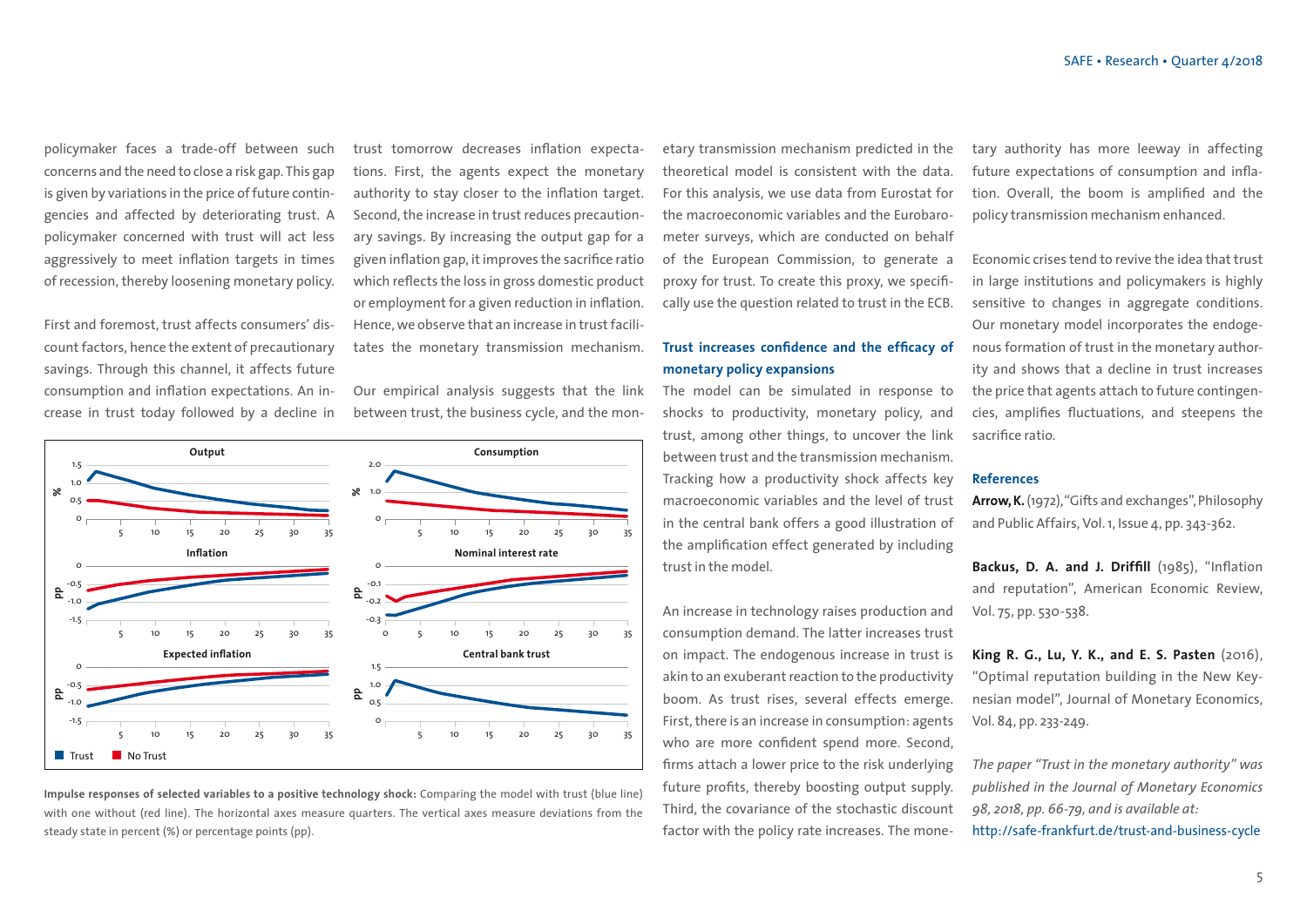# The Transmission of Bank Liquidity Shocks: Evidence from House Prices



Özlem Dursun-de Neef Goethe University

Financial institutions have a vital role in the economy: They provide companies and households with liquidity by supplying loans; they transform maturity, and take risks and distribute them. How do banks react when they are hit by a liquidity shock? Do they transmit these liquidity shocks across markets by a reduction in their loan supply? If so, do these shocks have an impact on the real economy? In this study, I find that bank lending establishes a transmission channel where negative liquidity shocks are transmitted from banks' balance sheets to the real economy, and that holding higher bank capital ratios, higher deposit ratios, and lower short-term debt ratios mitigates the transmission through this channel.

The financial crisis of 2007–2009 led to a systemic shock that affected many banks. Using the financial crisis as a negative liquidity shock on the banks in the US, I analyze how banks react to such a shock and study the transmission of this shock to the real economy.

To identify a variation in the exposure of similar banks to the liquidity shock, I follow Almeida et al. (2011) and use the heterogeneity in the amount of long-term debt that matured right after the onset of the crisis. Although long-term debt is only 10 percent of total assets on average, the amount of longterm debt that matured during the crisis was substantial. For example, the largest bank in my sample with total assets of 1.88 trillion Dollars at the end of 2006 had 20.87 billion Dollars of long-term debt maturing during the crisis – a substantial amount of debt to be rolled over by a bank.

During the crisis, financing costs for long-term debt increased sharply. For example, Citigroup´s investment-grade spreads increased from 1 percent in September 2007 to 3 percent in early 2008. The collapse of Lehman Brothers aggravated this effect further to around 7 percent at the end of 2008. Similarly, high-yield spreads, which had been around 3 percent in early 2007, approached 8 percent in early 2008 and reached a level of around 17 percent shortly after September 2008.

As a result, banks with a larger amount of long-term debt that matured during the crisis are expected to be affected more heavily since these banks had to refinance their maturing debt when financing costs were high. In addition, banks did not anticipate the coming crisis when they issued the long-term debt before the end of 2006. When the crisis hit, the amount of long-term debt due during the crisis was an exogenous shock for banks. This makes this specific debt a good proxy to measure the individual bank's exposure to the negative liquidity shock and study the causal effect of this liquidity shock on banks' loan supply.

#### **Sharp increase in financing costs during the crisis**

To study the effect of the liquidity shock on banks, I separate supply from demand. Following the approach of Carlson, Shan, and Warusawitharana (2013), I match each bank affected by the liquidity shock with a set of unaffected banks that are located in the same metropolitan statistical area (MSAs); banks in the same location face the same economic environment. The remaining difference in the amount of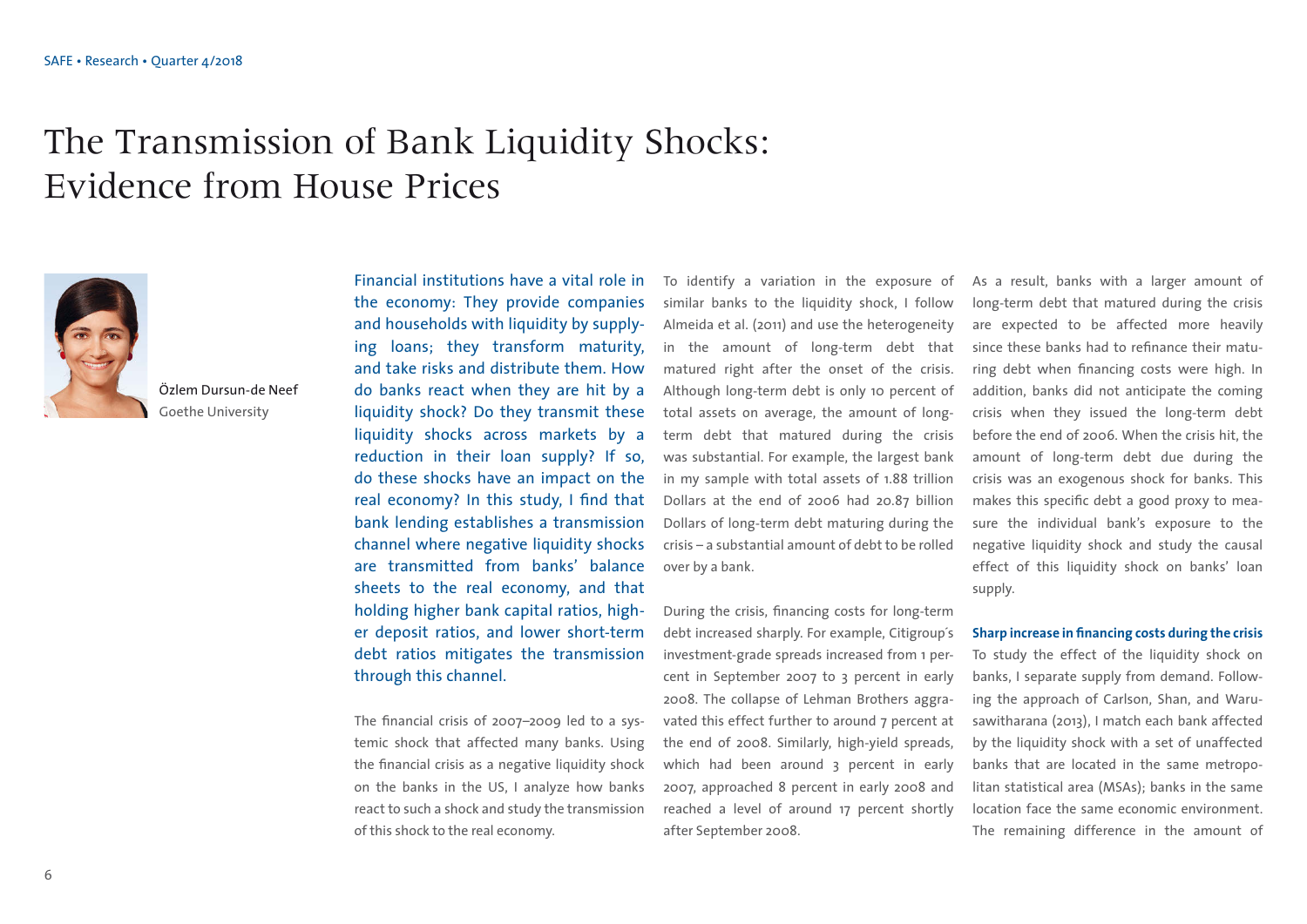loans should then be related to differences in banks' exposure to the liquidity shock during the crisis.

My results show that a bank with a one percentage point higher long-term debt ratio that matured during the crisis decreased its long-term debt by almost 0.04 percent of its total assets. This suggests that banks had a hard time rolling over long-term debt and had to cut

their long-term debt holdings. This could be attributed to the sharp increase in financing costs during the crisis. Further, I can show that a 0.01 percent higher fraction on long-term debt due during the crisis led to a significant reduction in a bank's loan supply by almost 0.09 percent of its total assets. This reduction is particularly strong for real estate loans as compared with consumer loans whereas there is no significant effect on commercial and industrial



**Trends in total loans before and after the financial crisis:** This figure shows the trends in total loans before and after the crisis for treated and control banks. Treated banks are the banks with a positive amount of long-term debt that matured during the crisis. Control banks are defined as unaffected neighboring banks that are located in the same MSAs with treated banks. The measure is calculated as the amount of total loans divided by 2005 total assets.

loans. This result holds particularly strong for banks with lower deposit ratios and banks with higher short-term debt holdings.

#### **No significant effect on well-capitalized banks' loan supply**

I further analyze the transmission of this liquidity shock to the real economy through the reduction in the real estate loans by examining house prices in the MSAs where affected banks have branches. My findings show that an increase of one percentage point in the weighted average fraction of long-term debt that matured during the crisis resulted in a 0.13-percentage-point decrease in the growth rate of house prices.

According to my results, the liquidity shock did not have any significant effect on well-capitalized banks' loan supply, whereas the effect is stronger for under-capitalized banks. An undercapitalized bank with a one-percentage-point increase in its long-term debt ratio that matured during the crisis experienced a reduction in its loan supply of 0.12 percent of its total assets. As a result, the effect of the liquidity shock is

stronger on house prices in the MSAs with more under-capitalized banks relative to MSAs with more well-capitalized banks although the difference is not significant.

Overall, these results suggest that bank lending establishes a channel where negative liquidity shocks are transmitted from banks' balance sheets to the real economy, and that holding higher bank capital ratios, higher deposit ratios, and lower short-term debt ratios mitigates the transmission through this channel.

#### **References**

**Almeida, H. et al** (2011), "Corporate debt maturity and the real effects of the 2007 credit crisis", Critical Finance Review, Vol. 1, pp. 3-58.

#### **Carlson, M., Shan, H., and M. Warusawitharana**

(2013), "Capital ratios and bank lending: a matched bank approach", Journal of Financial Intermediation, Vol. 22, pp. 663-687.

*The paper is forthcoming in the Review of [Finan ce and available at:](https://papers.ssrn.com/sol3/papers.cfm?abstract_id=%202163975)* http://safe-frankfurt. de/bank-liquidity-shocks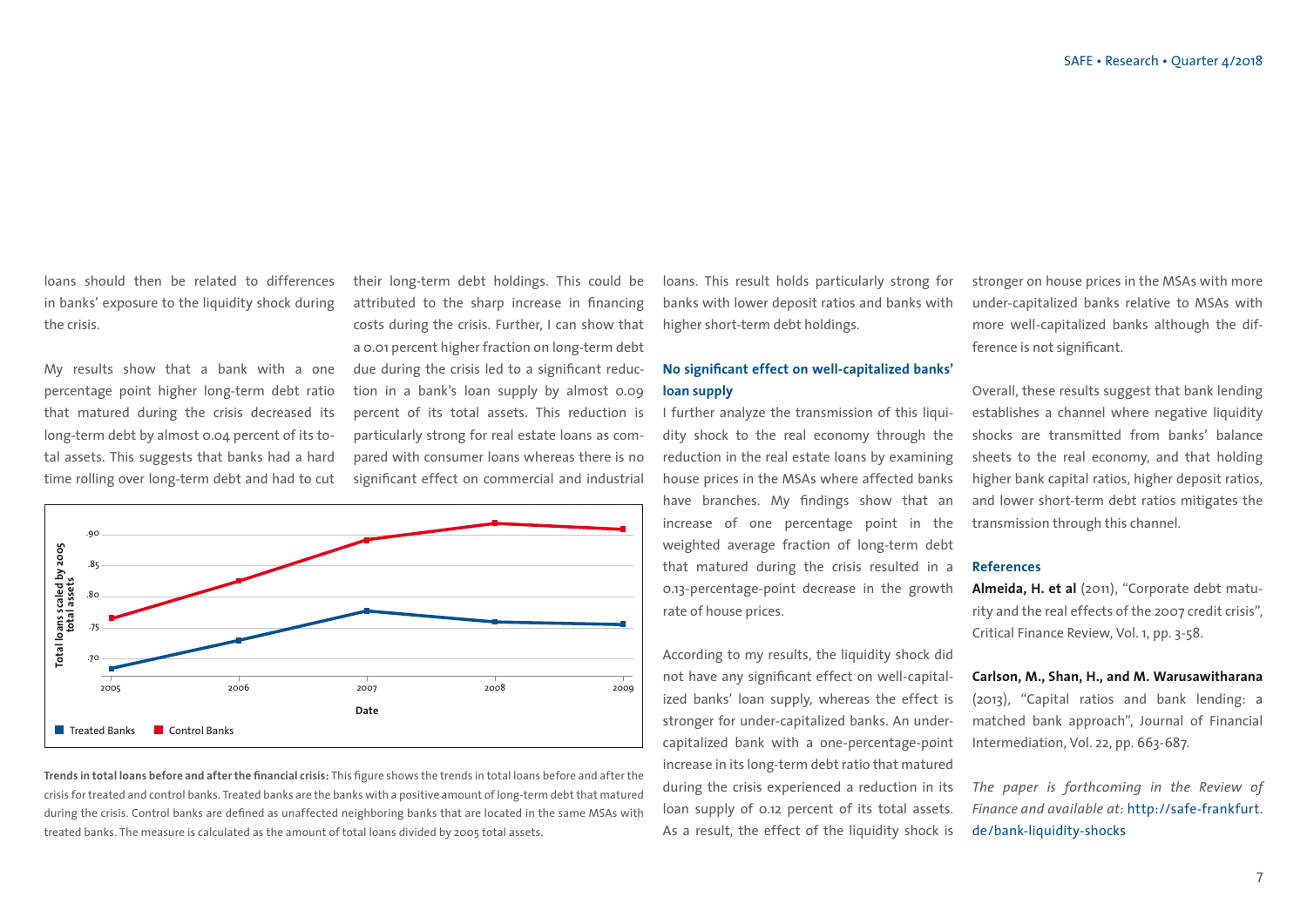# "The Gap between the Rich and Poor has Continued to Widen"



Alfons Weichenrieder Goethe University  $&$  SAFF

In this interview, Alfons Weichenrieder, Professor of Economics and Public Finance at Goethe University and Member of the Policy Center Core Team at SAFE, talks about the distributional effects of inflation in Europe. Weichenrieder is also a Visiting Professor at the Vienna University of Economics and Business and a member of the Scientific Advisory Board of the German Federal Ministry of Finance.

#### **In your study, you find that price increases tend to put a higher burden on low earners. Why is that?**

Households have individual spending budgets and different spending structures. Food, housing, or transport take up a higher proportion of income in poorer households than in wealthier ones. In the last 15 years, however, it is precisely these spending groups which have become more expensive – a development which does not only apply to Germany, but to most other European countries, too.

**To what extent do poorer households have the ability to manage their own individual inflation rates by changing their consumption habits?** 

There is always some space somewhere, but there are good reasons why richer households have more leeway for change: it is harder to avoid essentials than luxury goods.

**In your study, you evaluated the years from 2001 to 2015 – a period in which the financial** 

#### **crisis struck. What role do such extreme events play?**

I think that the crisis played a subordinate role in our results. More important than the financial crisis was the rise in the price of food during this time: in 2008 and 2009, food prices rose sharply internationally. The crisis had, if anything, probably a dampening effect on inflation, through rental rates for example.

**You studied data from 25 member states of the European Union. As the study shows, the "discriminatory inflation" varies from country to country. Where do those differences come from?** 

Firstly, our paper shows a clear development: while there are hardly any differences in southern European countries such as Portugal or Italy, countries like Great Britain or Finland were affected particularly strongly. What is striking is that many of the countries with the highest differences in inflation rates are the eastern European countries like Bulgaria or Romania, which also have higher overall

inflation. That is because they still have some catching up on labor productivity. Moreover, if inflation rates are not so high in a relatively stagnant economy such as Italy, then the disparities there are not that high either.

#### **In comparison to the other European countries, where does Germany stand?**

Germany was in the lower mid-field. In the European average, the inflation rate for the poorest 10 percent of the population was 0.7 percentage points higher than for the richest 10 percent. If we look at the average inflation rate of 2.7 percent, we find that this is not negligible; in Germany, the difference was only 0.4 percentage points annually. Nevertheless, we can show in the study that in the German representative sample, the commodity bundle of the poorest 10 percent has risen overall by about 4.5 percent more than that of the richest 10 percent.

**The issue of whether inequality is increasing in Germany and Europe is the subject of intense discussion. Do you think that inequality**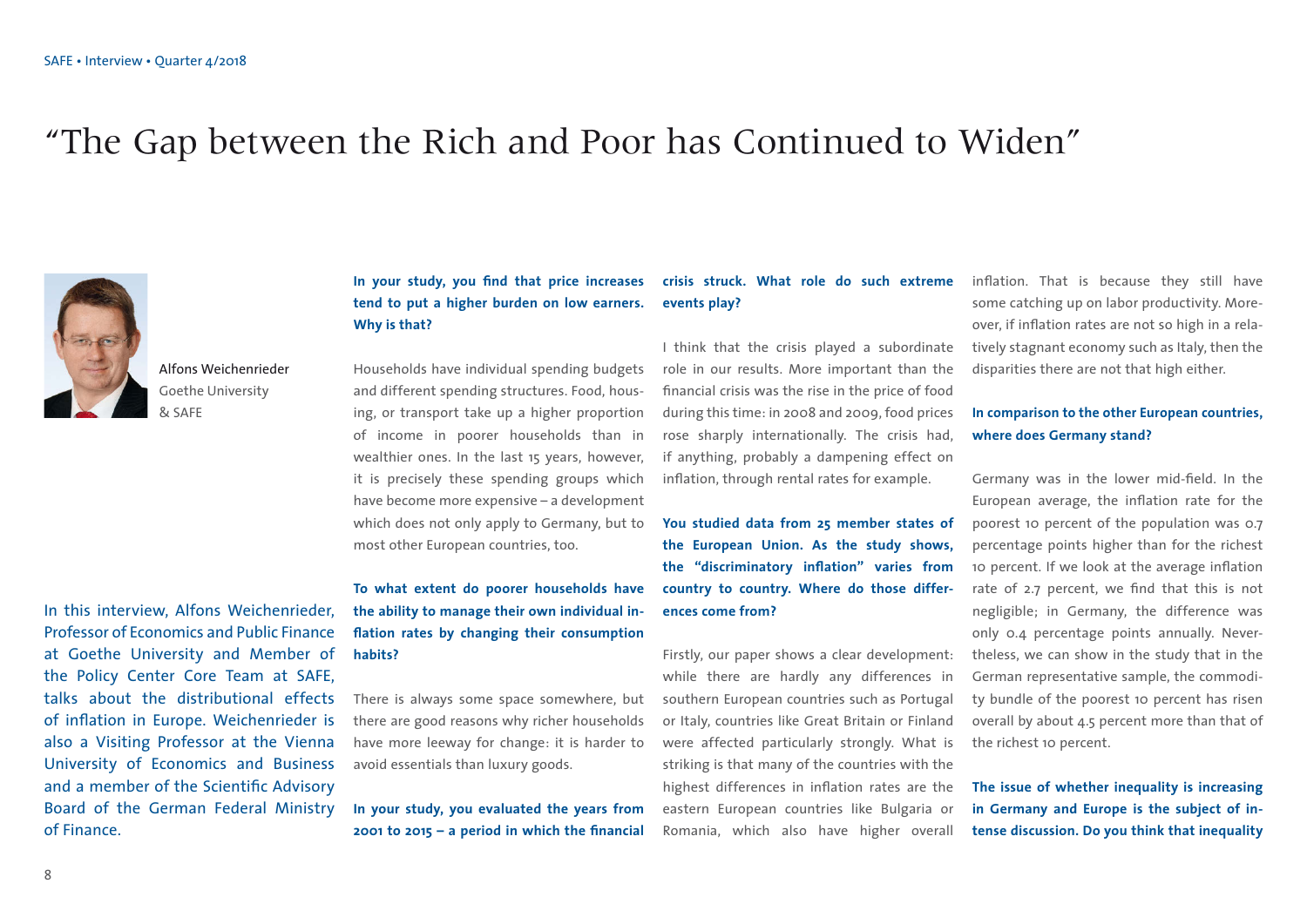#### **is under estimated? What contribution does your study make?**

One result of our study is that besides the development of measured inequality, there is one element that has been left out of the statistics: especially in Germany, since 2005, the argument has often been made that inequality is not increasing any more – or at least not after redistribution. Nevertheless, there is a strong feeling that the gap continues to widen, and the difference in price development of the rich and the poor households could be a factor which can, at least partially, explain this perception. Looking at Europe as a whole, it is quite clear that the gap between poor and rich has continued to widen. Even considering the development of incomes after redistribution, the Gini coefficient, which averages 0.3 for our country sample, has increased in average by about 0.02. That is about 7 percent more. For Germany, however, the effects are much lower.



**Distributional Effects of Inflation in Europe:** The graph shows the purely inflation-related change in the Gini coefficient between 2001 and 2015 in Belgium (BE), Cyprus (CY), Germany (DE), the Czech Republic (CZ) and Bulgaria (BG).

**The European Central Bank (ECB) is following a price stability target of below, but close to 2 percent. How reasonable is that policy when the rate of inflation within societies turns out to be so different?** 

I do not think that the ECB's monetary policy should also pursue redistribution targets. A central bank's chances of influencing the prices of different bundles of goods are also very limited. Perhaps, however, the ECB should consider whether a higher basic rate of inflation might be desirable in an heterogeneous economic area: that is because pay cuts are very difficult to convey; countries with high labor demand could therefore inflate more and open up the potential for regions lagging behind to become more competitive.

#### **How can the state influence "discriminatory inflation"?**

The state has influence because of the significant power it exercises over energy prices – for electricity or fuel, for example; politicial decisions can also make living costs more expensive. Conversely, the state has the ability to lessen the increases in prices in urban

areas through providing better infrastructure or better local transportation to commute, without necessarily building more. One answer might be to use tax revenues from environmental taxes to offer relief to the lower income levels. In the German context, for instance, it would be better to lower sales taxes than to abolish the solidarity surcharge.

#### **What questions does this study throw up for future research?**

Inflation does not necessarily have to continue disadvantaging lower-income groups. In this respect, we must analyze price developments for different households in the following years. An interesting approach is to keep thinking about special countermeasures, such as higher transfers for income groups lower down the income scale.

#### **References**

**Gürer, E. and Alfons J. Weichenrieder** (2018), "Pro-rich Inflation in Europe: Implications for the Measurement of Inequality", *SAFE Working Paper No. 209. Available at:*  https://ssrn.com/abstract=3183723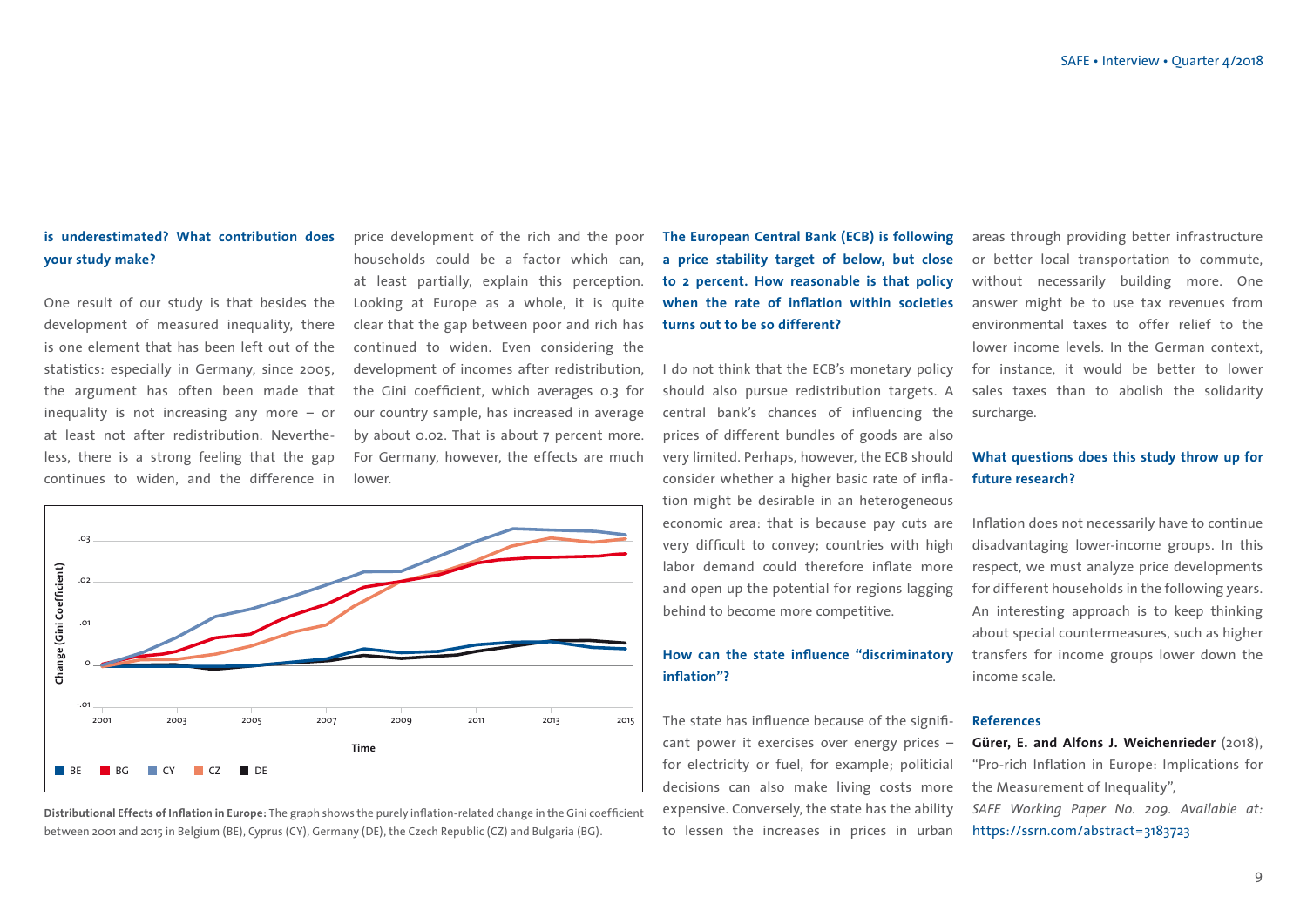# How Much Will Your Pension Be Worth? – Introducing a Pension Information Dashboard in Germany



Tabea Bucher-Koenen Max-Planck-Institute for Social Law and Social Policy



Andreas Hackethal Goethe University & SAFE



Johannes Kasinger Goethe University & SAFE



Christine Laudenbach Goethe University & SAFE

In times of increasing personal responsibility for retirement income and complex retirement planning, our study evaluates the effects of a "pension dashboard" on pension planning and savings behavior. The concept of a dashboard is to present individual claims from all pension pots in one single comprehensible format; a field experiment with several thousand participants was conducted, following which we find that the introduction of a pension dashboard is technically feasible and would offer considerable added value for individuals.

In Germany, as in many other countries, pension reforms have contributed to a shift in responsibility for a sufficient retirement income from the state to the individual level. Income therefore has to be accumulated from public and (potentially multiple) occupational and private pensions, and pension planning thus poses a new and complicated challenge for many households. To ensure a sufficient retirement income, the complex task of collecting and processing information on current pension claims

from different sources is crucial. Previous studies have shown that individuals often have only vague ideas or misguided beliefs about their accumulated retirement savings and thus make mistakes in their saving decisions, putting by too little (or too much) for their retirement.

National pension overviews conceived to support individuals projecting their retirement claims have been or are about to be implemented in several countries, including the Netherlands, Denmark, Sweden, and the United Kingdom. Our study is the first to analyze the influence of the introduction of what is often called a "pension dashboard" (or "pension cockpit") on individuals' retirement income perceptions and retirement planning choices in Germany. Several thousand people participated in the field experiment in which we offered them the opportunity to obtain an app-based overview of their future state pension entitlement as well as occupational and private pension schemes with the intention of reducing their information costs, increase pension transparency, and thereby facilitate their pension planning.

Participants were invited to join the study via the websites of two major banks. The partner banks also provided us with pseudnonymized account and transaction data on clients participating, allowing us to analyze changes in savings patterns; registered participants then sent all available pension documents to us via the app. Based on the relevant data points from these documents, we computed aggregated pension claims for each user based on actuarial algorithms. Five to ten days after the upload of the documents, participants received their personal dashboard. In addition, we ran three surveys throughout the experiment: before users uploaded their documents, immediately after users examined their personal dashboard, and roughly seven months after the provision of the dashboard. This set-up allowed us to get a coherent picture of individuals' retirement planning, as well as the need and effects of the introduction of the dashboard.

**Extraordinarily high willingness to participate**

Our results suggest that the introduction of a pension dashboard offers considerable added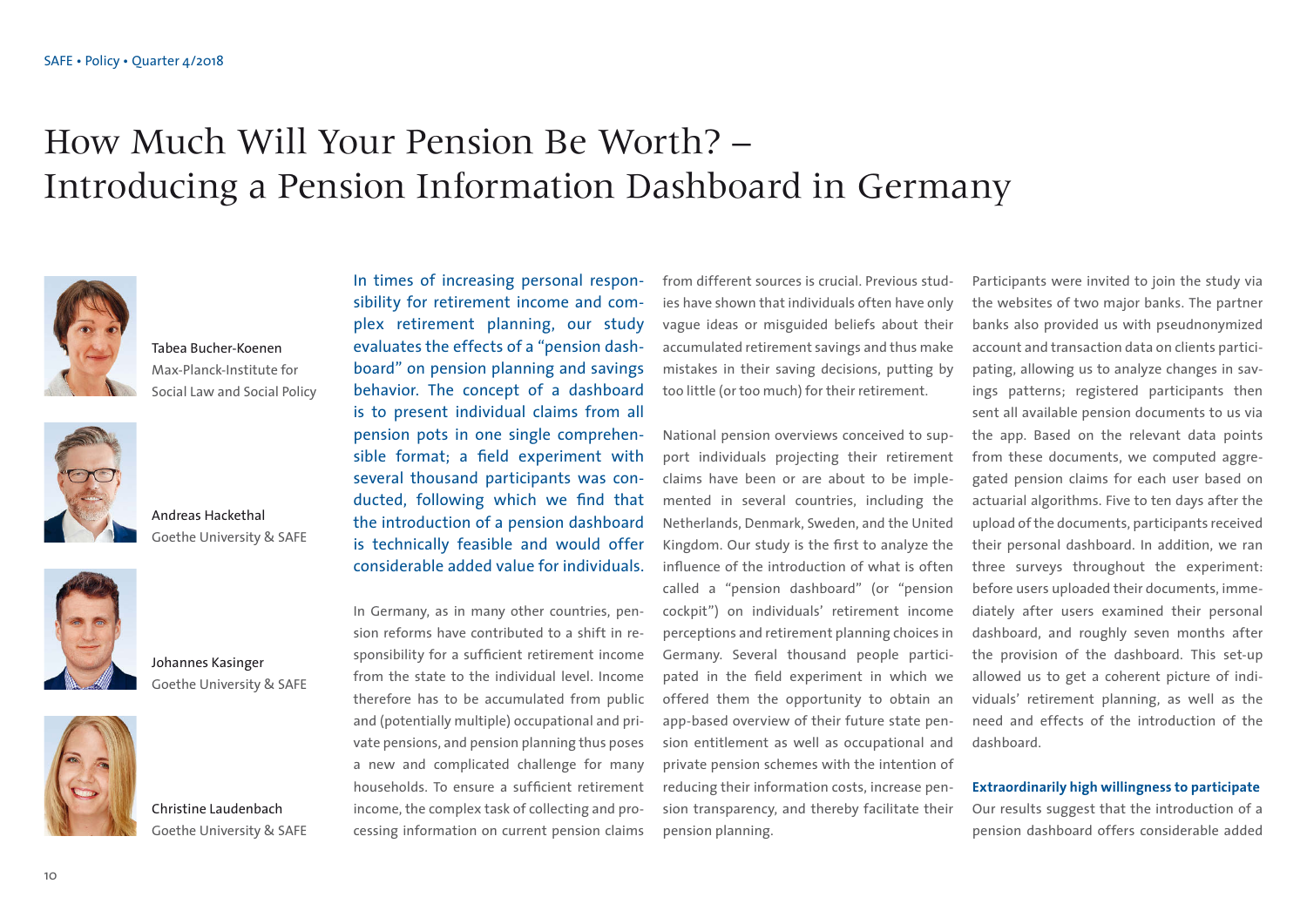value for individuals in Germany along several dimensions.

First, the extraordinarily high willingness to participate in the study and the answers to the online questionnaires provide evidence that there is considerable interest in, and need for, systematic individual pension transparency. Over 14,000 participants filled out the first questionnaire in the space of just a few weeks: 58 percent indicated that they would like an overview about their pension entitlements, but did not know where they could find it; 66 percent said that they were unable to provide a sound estimate of how much income they would have in retirement.

Second, after accessing the pension dashboard, participants felt better informed about their prospective pensions and tended to regard their pension income situation as better than the control group (see figure). 64 percent of the participants found the dashboard helpful for their retirement planning; most users liked the simple design, some asked for additional information and functions, e.g., the option of changing the retirement age and seeing its effects on the pension income. A future pension dashboard should therefore offer different layers of information depending on user preferences.

**Manual upload of information is an obstacle**  Third, the results indicate that even the oneoff creation of pension transparency is reason enough for many participants to rethink their pension plans, actively engage in planning, and adjust their savings behavior. Participants with access to the pension dashboard increased

their savings deposits more than individuals with no access and showed a higher likelihood to open new portfolio accounts with the bank. These effects are particularly strong for participants with ex ante lower financial literacy and high a priori uncertainty about their future pension income.

Last but not least, the field study shows that introducing an electronic pension dashboard in Germany is technically feasible. However, for the majority of study participants, the independent search for and the manual upload

**Example 24**<br> **Percentage 34%**<br> **Percentage 34%**<br> **Percentage 34%**<br> **Percentage 34%**<br> **Percentage 34%**<br> **Percentage 34%**<br> **Percent**<br> **Percent**<br> **Percent**<br> **Percent**<br> **Percent**<br> **Percent**<br> **Percent**<br> **Percent**<br> **Percent**<br> **Worse Same Better** 16% 34% 25% 34% 58% 31% of pension notifications represented a considerable obstacle, which led many participants to drop out of the study before completing the upload of all relevant pension documents. Therefore, if pension dashboards are established on a national scale, the automated, electronic provision of contract data from pension providers is a crucial prerequisite.

We use the results of the pilot study as an opportunity to come up with pragmatic answers to remaining technical questions in a next step. For this purpose, the "Deutsche Renten Information e.V.", an organization which aims to improve transparency in the German pensions system, initiated the project "Prototypentwicklung Rentencockpit" with well-known partners from academic research and the finance industry. The aim is to develop and test a prototype by the end of 2019 which will, for the first time ever, offer users pension transparency at the click of a mouse.

*The full text is available as SAFE White Paper No. 57 at:* [http://safe-frankfurt.de/pension](https://safe-frankfurt.de/policy-center%20/policy-publications/policy-publ-detailsview/publicationname/wie-viel-rente-wirst-du-bekommen-pilotstudie-zur-einfuehrung-einer-renteninformationsplattform-in.html)dashboard

**Accumulated pension entitlement:** Differences in self reported overview before and 6 months after the study.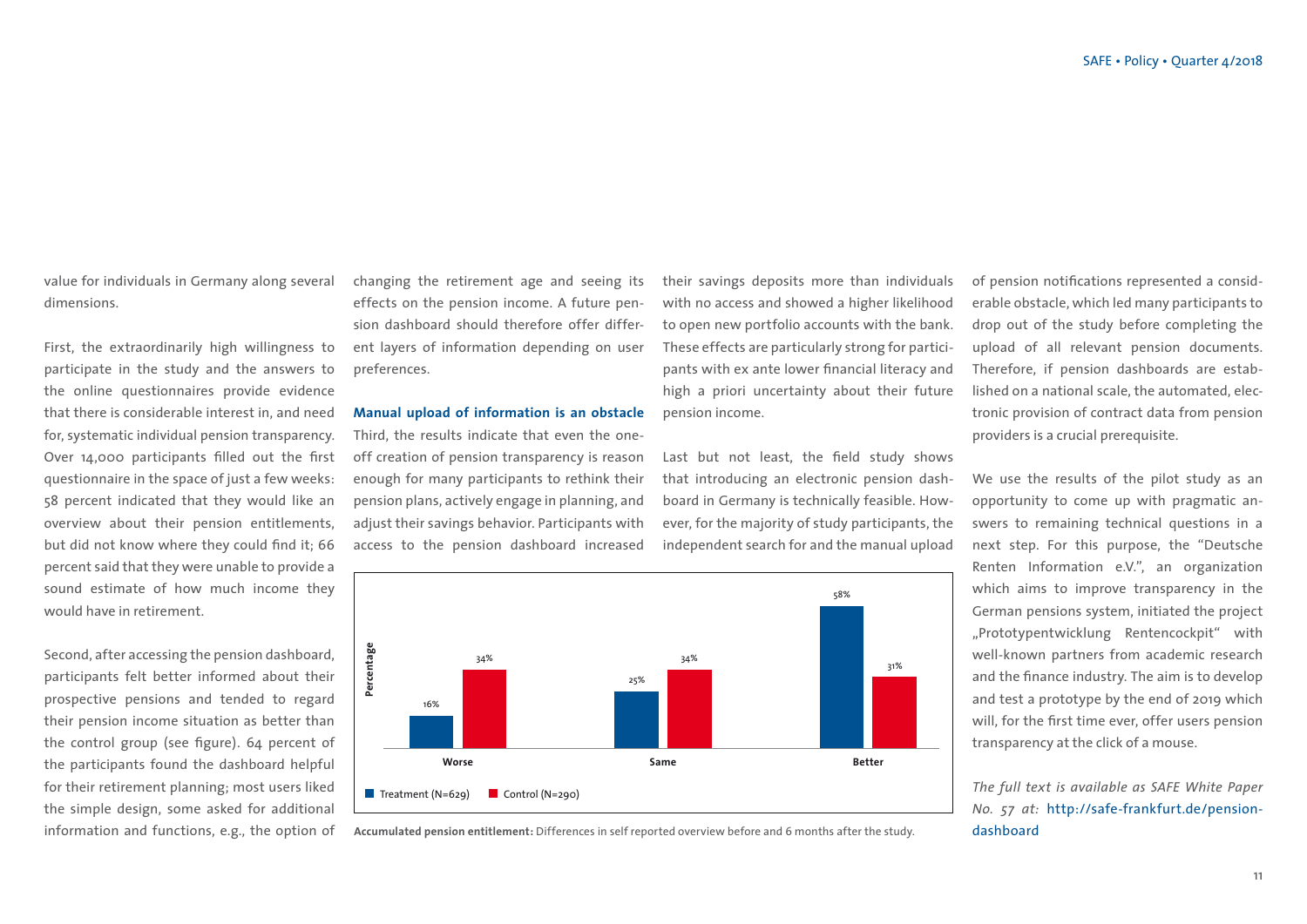### News

### **Barry Eichengreen Appointed Visiting Professor of Financial History 2019**



Barry Eichengreen, University of California, Berkeley, will hold the Visiting Professorship of Financial History at the House of Finance next year. He is an Associate at the National Bureau of Economic Research and a Fellow of the Centre for Economic Policy Research. He is well known for his book *Golden Fetters: The Gold Standard and the Great Depression, 1919–1939* (1992) which sees the structurally

flawed and poorly managed international gold standard as a main cause for the world depression of the 1930s. Eichengreen's research interests are the history and current operation of the international monetary and financial system and he will hold a workshop and a seminar during his stay in Frankfurt in May 2019. He is the fifth holder of the Goethe University's Visiting Professorship which is endowed by Metzler Bank and Friedrich Flick Förderungsstiftung.

### **Loriana Pelizzon Appointed as Full Member of the Advisory Scientific Committee of ESRB**



Loriana Pelizzon, Program Director of the Systemic Risk Lab at SAFE, has been appointed for the next four years as a full member of the Advisory Scientific Committee (ASC) of the European Systemic Risk Board (ESRB). The ASC advises the ESRB on relevant issues from an academic perspective and currently consists of 15 members. "Her work on sovereign bond markets and systemic risk will greatly contribute to

the work of the committee", said Jan Pieter Krahnen, Director at SAFE. The ESRB is responsible for the macro-prudential oversight of the EU financial system and the prevention and mitigation of systemic risk.

### **SAFE/BaFin Conference: Different Perspectives on Resolution Planning**

On 26<sup>th</sup> September, the joint conference organized by SAFE and the German Federal Financial Supervisory Authority (BaFin) brought together different perspectives from authorities, practitioners and academics on the topic of resolution planning. Representing BaFin, Manfred Heemann and Svetlana Dimova pointed out the importance of resolution planning to be prepared for the next crisis. Svetlana Dimova explained that regulators face a trilemma of looking for a solution which is good, quick, and cheap; according to Dimova, this will make banking more complex, but also act as a cleansing mechanism in the industry. Martin Götz, Professor at SAFE, stated that "resolution is not the cure for everything" and emphasized that banks need to be able to fail. Asked whether resolution planning is too complex to work with, his colleague Tobias Tröger answered yes. From his



juris prudential point of view, with complex resolution plans, the time frame to react in order to prevent losses is too short. Finally, Karen Kuder from Deutsche Bank underlined the importance of a reliable infrastructure and crossborder cooperation for banks to prepare adequately, cautioning that, even if banks become more stable, the amount of preparation which can be implemented is finite. Sven Schelo, lawyer at Linklaters, favored simpler solutions for resolution as they might work better under stress.

### **Inauguration for Foundations of Law and Finance, Center of Advanced Studies**

On 1<sup>st</sup> November the new Center for Advanced Studies Foundations of Law and Finance led by SAFE Program Directors Rainer Haselmann and Tobias Tröger and funded by the Deutsche Forschungsgemein-



schaft (DFG), held its inaugural event with keynote speeches from Martin Hellwig (Director em. of the Max Planck Institute for Research on Collective Goods ) and Klaus J. Hopt

(Director em. of the Max Planck Institute for Comparative and International Private Law) about the challenges of interdisciplinary research for lawyers and economists. This center brings together economists, lawyers and political scientists to assess and measure more accurately the impact of norms on the real economy and society. Through crossdisciplinary collaboration the center is aiming to develop discipline-integrating methods, among other goals; both established and next-generation international researchers will work together as part of a fellowship program.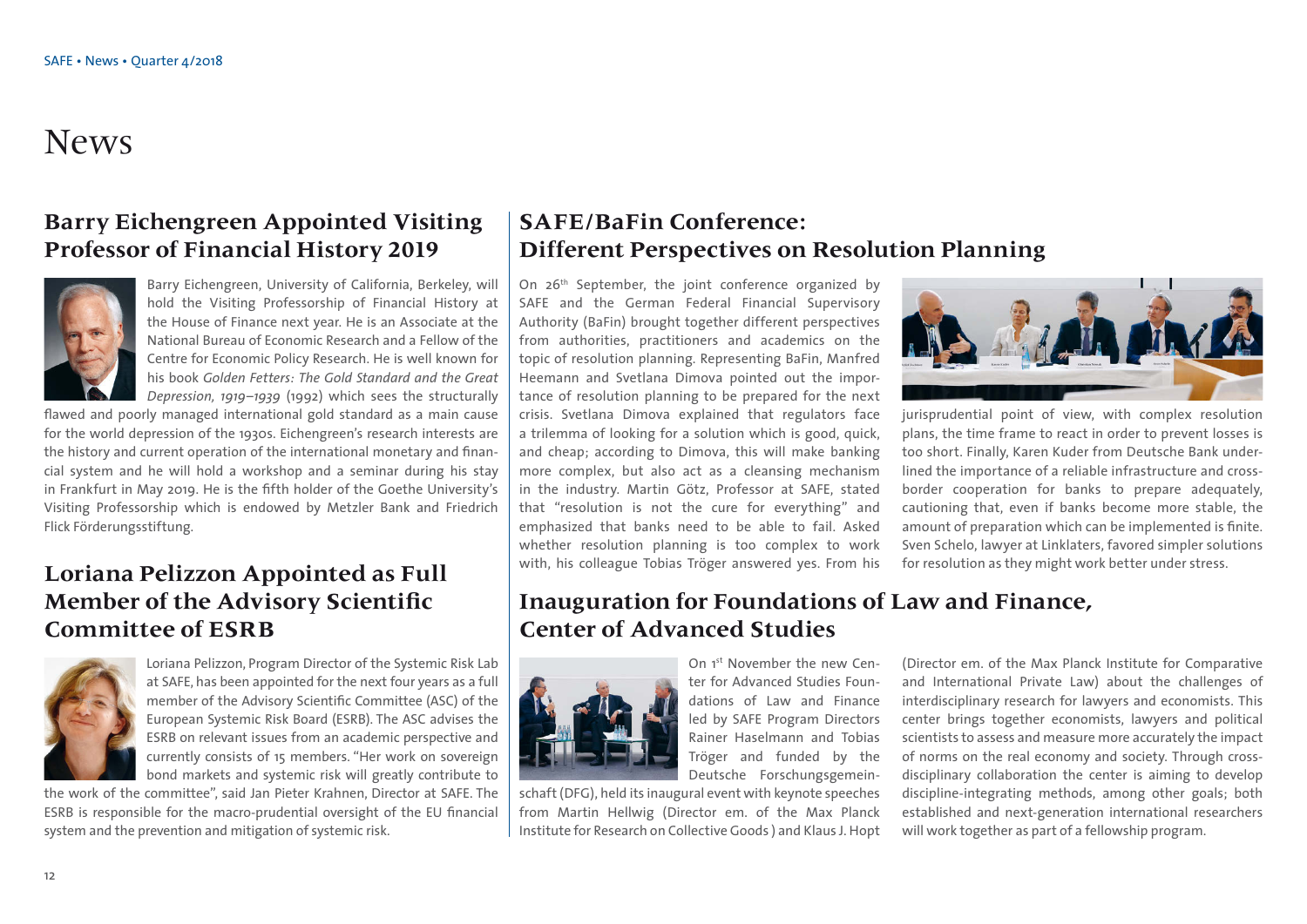### Selected Publications

**Baums, T. and C. Teichmann** (2018)

"Der European Model Company Act (EMCA). Inspiration für Gesetzgeber und Wissenschaft im Kapitalgesellschaftsrecht",

Die Aktiengesellschaft, Vol. 63, Issue 16, pp. 562-571.

**Gomber, P., Clapham, B., Lausen, J. and S. Panz**  (2018)

"The Impact of MiFID II/MiFIR on European Market Structure: A Survey among Market Experts", The Journal of Trading, Vol. 13, Issue 2, pp. 35-46.

**Huang, D., Schlag, C., Shaliastovich, I. and J. Thimme** (2018) "Volatility-of-Volatility Risk",

forthcoming in Journal of Financial and Quantitative Analysis.

**Kaas, L., Kocharkov, G. and E. Preugschat** (2018) "Does Homeownership Promote Wealth Accumulation?", forthcoming in Applied Economics Letters.

**Kraft, H. and F. Weiss** (2018) "Consumption-Portfolio Choice with Preferences for Cash",

forthcoming in Journal of Economic Dynamics and Control.

**Langenbucher, K., Adolff, J. and C. Skinner**  (2018)

"Corporate Governance in State-Owned Financial Institutions", Busch, D., Ferrarini, G. and G. van Solinge (eds.), Corporate Governance of Financial Institutions,

Oxford University Press.

**Ludwig, A. and D. Harenberg** (2018) "Idiosyncratic Risk, Aggregate Risk, and the Welfare Effects of Social Security", forthcoming in International Economic Review.

**Schmidt, R. H.** (2018) "Microfinance – Once and Today", Credit and Capital Markets, Vol. 51, Issue 2, pp. 183-203.

**Weichenrieder, A. J. and F. Xu** (2018) "Are Tax Havens Good? Implications of the Crackdown on Secrecy", forthcoming in Journal of Economics.

#### **Recent SAFE Working Papers**

**Cutura, J.** (2018) "Debt Holder Monitoring and Implicit Guarantees: Did the BRRD Improve Market Discipline?", SAFE Working Paper No. 232.

**Clapham, B., Gomber, P., Lausen, J. and S. Panz** (2018) "Liquidity Provider Incentives in Fragmented Securities Markets", SAFE Working Paper No. 231.

**Gündüz, Y., Ottonello, G., Pelizzon, L., Schneider, M. and M. Subrahmanyam** (2018) "Lighting up the Dark: Liquidity in the German Corporate Bond Market", SAFE Working Paper No. 230.

**Harenberg, D.** (2018) "Asset Pricing in OLG Economies with Borrowing Constraints and Idiosyncratic Income Risk", SAFE Working Paper No. 229.

**Panzica, R.** (2018) "Idiosyncratic Volatility Puzzle: The Role of Assets' Interconnections", SAFE Working Paper No. 228.

**Getmansky Sherman, M., Jagannathan, R., Pelizzon, L., Schaumburg, E. and D. Yuferova**  (2018) "Stock Price Crashes: Role of Slow-Moving Capital", SAFE Working Paper No. 227.

**Pelizzon, L., Subrahmanyam, M., Tomio, D. and J. Uno** (2018) "Central Bank-Driven Mispricing", SAFE Working Paper No. 226.

**Billio, M., Caporin, M., Frattarolo, L. and L. Pelizzon** (2018) "Networks in Risk Spillovers: A Multivariate GARCH Perspective", SAFE Working Paper No. 225.

*The SAFE Working Papers can be downloaded at* http://safe-frankfurt.de/working-papers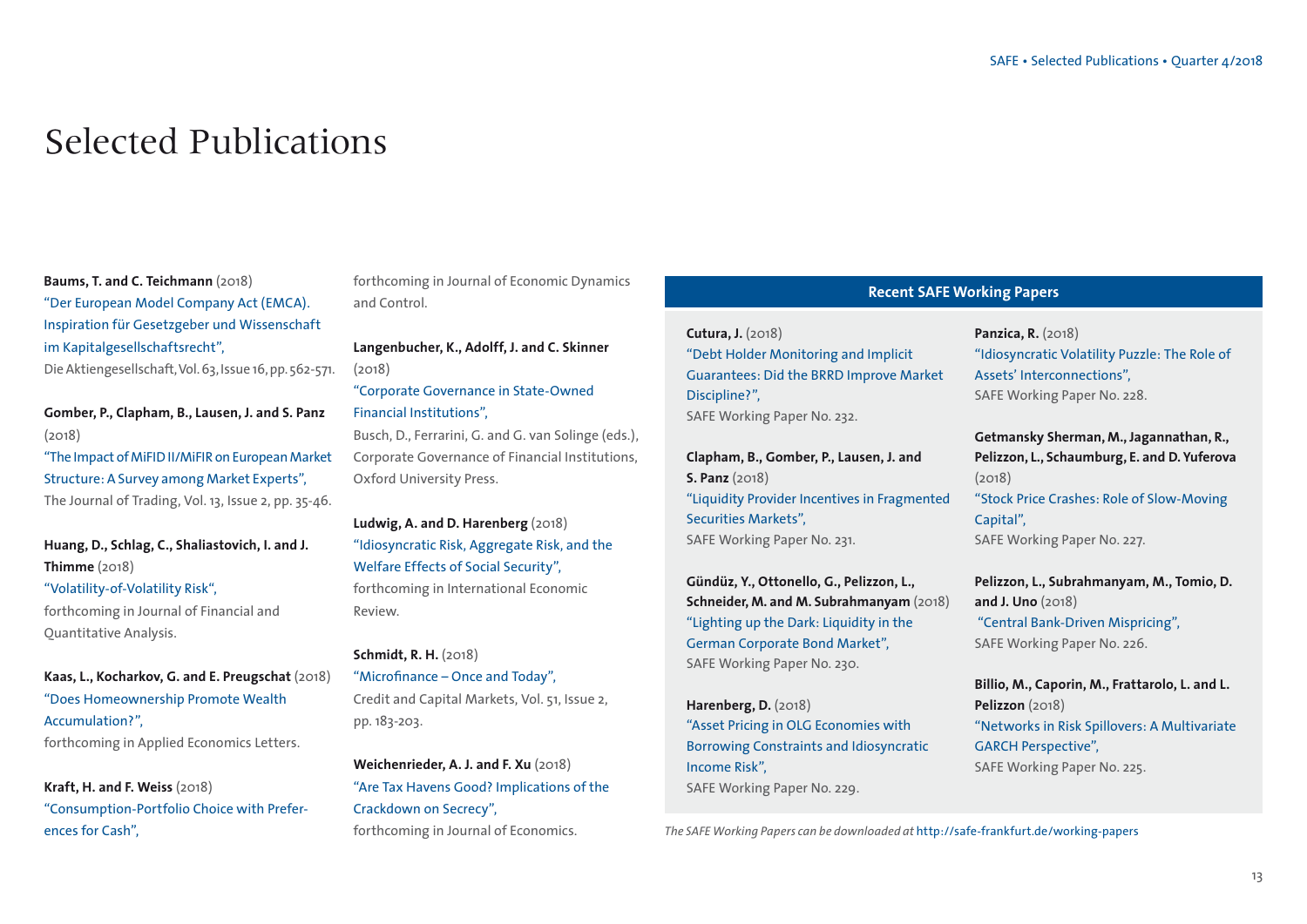# Virtual Currencies in the Eurosystem: Vigilance and Coordinated Action Needed



#### Rosa Maria Lastra

Sir John Lubbock Professor of Banking Law at the Centre for Commercial Law Studies (CCLS), Queen Mary University of London



Jason Grant Allen Post-Doctoral Fellow at the Centre for British Studies, Humboldt Universität zu Berlin and Visiting Fellow at the University of New South Wales Faculty of Law

With the growth of what are referred to as "virtual currencies" (VCs) accelerating massively, we explore in a recent indepth study, commissioned by the European Parliament ECON Committee, the legal and regulatory challenges that entails for the Euro system.

Often, legal analyses start with the question of whether a given VC token is properly regarded as a new type of (digital) commodity, a security, or a currency. The definitions of these legal categories are, however, not always clear, and VCs exacerbate this lack of clarity because they display hybrid features. Therefore, it is preferable to try to understand VCs on the basis of their technical features and economic functions before taking the second step of legal qualification (e.g. as 'securities').

First, it is necessary to distinguish between privately issued VCs – such as Bitcoin – and VCs issued by central banks. Privately issued VCs are a species of financial hybrid which defies straightforward placement in established categories: initially a product of a libertarian political project antagonistic towards central banking, VCs harbor technological innovations which may be beneficial to the broader economy and monetary system. As such, most regulators have taken a 'watch and wait' approach in order to avoid stifling beneficial innovation. We recommend vigilance and coordinated action at the European level to prevent regulatory arbitrage by market participants and a 'race to the bottom' by national regulators.

In the long term, these VCs may pose a direct challenge to central banks in their moneycreation role. While we do not assess this risk to be credible at the moment, this assessment may change as the evolving technical features of VCs potentially enable the kind of economic function which would compel their legal characterization as 'money'. Indirectly, VCs could also pose challenges to central banks in their oversight role by creating risks to the stability of the financial system: this could happen if VC markets continue to grow at the current pace and continue to interact with the regulated financial system. This might occur through regulated entities taking part in VC-based activities directly; through unregulated entities offering mainstream financial services via VCs; through regulated entities lending to investors exposed in the VC market; or through regulated entities structuring regulated financial products on underlying VC assets. Further, the unregulated nature of VCs, and the dominance of quasianonymous VC schemes, raises challenges in

terms of combatting money laundering, the financing of terrorism, and tax evasion.

What about the VCs issued by central banks? What seems clear is that they could pose problems for the existing monetary system, in particular for commercial banks' money-creation role. Moreover, the launch of a national VC pegged to the euro (proposed recently and strongly criticized by ECB President Draghi) would be contrary to the legal framework of the Euro system. The notion of an "e-Euro" and the distribution of competence within the monetary union is an interesting space to watch, as the architecture of the Euro system attenuates the link between political sovereignty, fiscal authority, and money creation to an unprecedented extent.

Just as the law follows technological innovations (which make new forms of economic behavior possible), regulation tends to follow, rather than avert, crises. Pro-active and coordinated activity at the European level seems to be highly desirable in the face of developments in VCs, even if no immediate, direct threat to central banks' seems credible at the moment.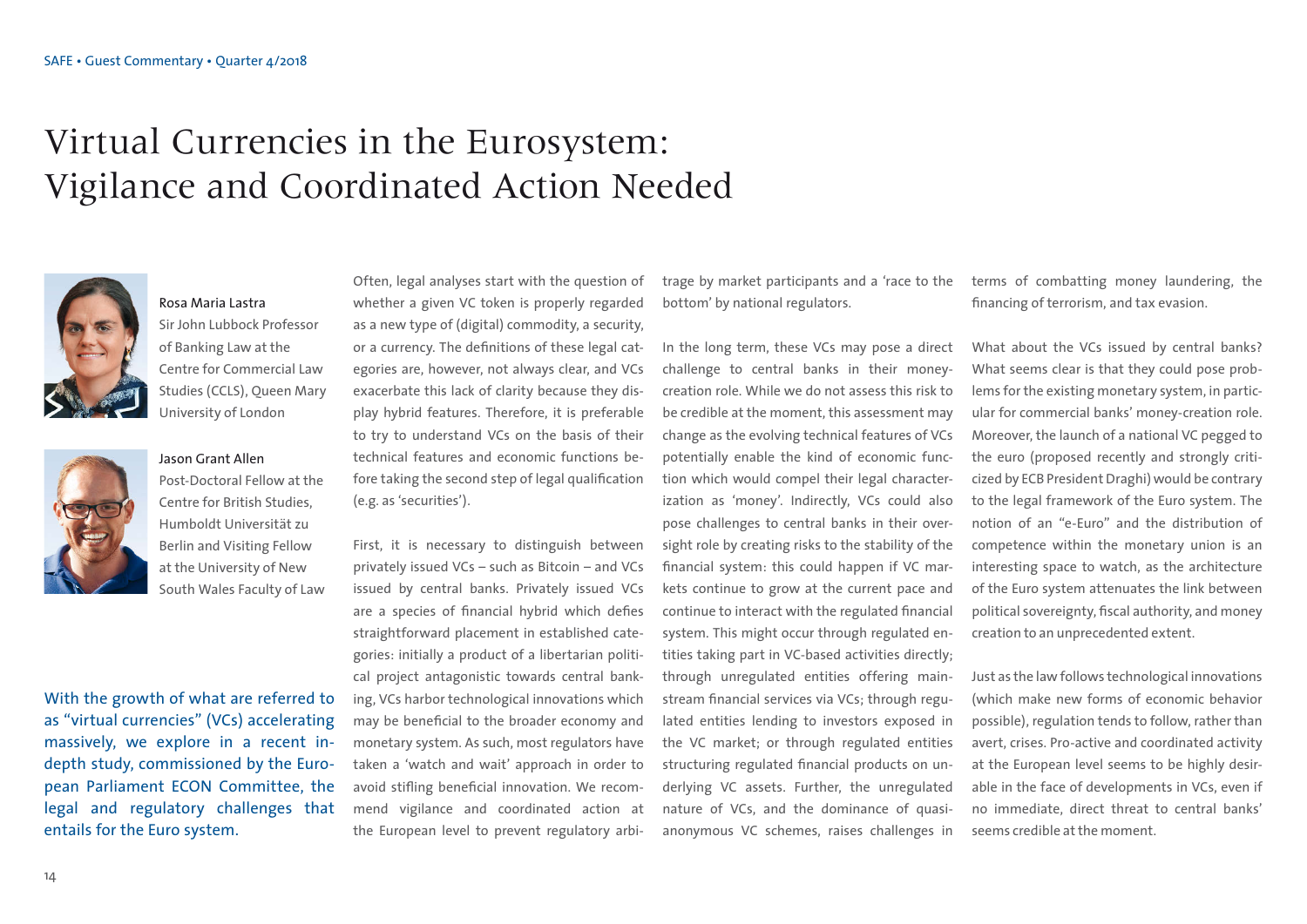### Events

|                                 | <b>December</b>                                                                                                                                                                   | 13 December                    | <b>SAFE Annual Conference on Sustainable</b><br><b>Architecture for Finance</b>                                                       |                                 |
|---------------------------------|-----------------------------------------------------------------------------------------------------------------------------------------------------------------------------------|--------------------------------|---------------------------------------------------------------------------------------------------------------------------------------|---------------------------------|
| 3 December                      | <b>EFL Jour Fixe</b><br><b>Distributed Ledger Systems for Micropayments</b><br>in IoT Environments<br>Speaker: Amr Rizk, E-Finance Lab                                            | 14 December                    | <b>Where Are We Now and Where Are We Going?</b><br><b>SAFE Conference</b><br>6 <sup>th</sup> Frankfurt Conference on Financial Market | 5 February<br>$2.15 - 3.45$ pm  |
| 4 December                      | Frankfurt Macro Seminar - Joint with SAFE                                                                                                                                         |                                | <b>Policy: "European Financial Markets -</b><br><b>Too Much Variety?"</b>                                                             | 5 February<br>$4.15 - 5.30$ pm  |
| $2.15 - 3.45$ pm                | <b>Predicting Consumer Default: A Deep Learning</b>                                                                                                                               |                                |                                                                                                                                       |                                 |
|                                 | <b>Approach</b>                                                                                                                                                                   | 18 December                    | <b>Frankfurt Macro Seminar</b>                                                                                                        |                                 |
|                                 | Speaker: Stefania Albanesi,<br>University of Pittsburgh                                                                                                                           | $2.15 - 3.45$ pm               | Speaker: Piero Gottardi,<br>European University Institute, Florence                                                                   | 7 February                      |
| 4 December                      | Finance Seminar - Joint with SAFE                                                                                                                                                 |                                |                                                                                                                                       | 7 February                      |
| $4.15 - 5.30$ pm                | Speaker: Susan Christoffersen, Rotman School<br>of Management, University of Toronto                                                                                              |                                | <b>January</b>                                                                                                                        | $12.00 - 1.00$ pr               |
|                                 |                                                                                                                                                                                   | 15 January                     | Finance Seminar - Joint with SAFE                                                                                                     |                                 |
| 5 December                      | <b>Finance Brown Bag Seminar</b>                                                                                                                                                  | $4.15 - 5.30$ pm               | Speaker: Marcin Kacperczyk,                                                                                                           |                                 |
| $2.00 - 3.00$ pm                | <b>How Mandatory Guarantees Shape Saving and</b><br><b>Retiree Wellbeing: The Case of German Riester</b>                                                                          |                                | Imperial College London Business School                                                                                               | 12 February<br>$2.15 - 3.45$ pm |
|                                 | <b>Pension Accounts</b>                                                                                                                                                           | 21 January                     | <b>SAFE Policy Lecture</b>                                                                                                            |                                 |
|                                 | Speaker: Daniel Liebler, Goethe University                                                                                                                                        |                                | The Economics of China's New Era<br>Speaker: Justin Yifu Lin, Peking University                                                       |                                 |
| 10 December                     | <b>CFS Lecture</b>                                                                                                                                                                |                                |                                                                                                                                       |                                 |
| $5.30 - 7.00$ pm                | Agilität in Finanzdienstleistern erfolgreich<br>einführen - Überblick und Praxisimpressionen<br>aus der digitalen Transformation<br>Speaker: Dr. Gerd Gouverneur, Commerzbank AG; | 22 January<br>$2.15 - 3.45$ pm | Frankfurt Macro Seminar - Joint with SAFE<br>Speaker: Alexander Meyer-Gohde,<br>Goethe University                                     | $19 - 20$ March                 |
|                                 | Patrick Pähler, TCI Consult GmbH                                                                                                                                                  | 23 January<br>$2.00 - 3.00$ pm | Finance Brown Bag Seminar<br>Speaker: Özlem Dursun-de Neef,                                                                           |                                 |
| 11 December                     | <b>Frankfurt Macro Seminar</b>                                                                                                                                                    |                                | Goethe University                                                                                                                     |                                 |
| $2.15 - 3.45$ pm                | Speaker: Leo Kaas, Goethe University                                                                                                                                              |                                |                                                                                                                                       |                                 |
|                                 |                                                                                                                                                                                   | 29 January                     | Frankfurt Macro Seminar - Joint with SAFE                                                                                             |                                 |
| 11 December<br>$4.15 - 5.30$ pm | Finance Seminar - Joint with SAFE<br>Speaker: Christopher Hennessy,<br>London Business School                                                                                     | $2.15 - 3.45$ pm               | Speaker: Ayhan Kose, World Bank                                                                                                       |                                 |
|                                 |                                                                                                                                                                                   |                                |                                                                                                                                       |                                 |

### **February**

| 5 February<br>$2.15 - 3.45$ pm  | Frankfurt Macro Seminar – Joint with SAFE<br>Speaker: Gian Luca Clementi,<br>New York University                                                                |
|---------------------------------|-----------------------------------------------------------------------------------------------------------------------------------------------------------------|
| 5 February<br>$4.15 - 5.30$ pm  | <b>Finance Seminar – Joint with SAFE</b><br><b>Firm Demographics and the Great Recession</b><br>Speaker: Kaveh Majlesi, Lund University                         |
| <b>7 February</b>               | <b>SAFE Policy Lecture</b><br>Speaker: Burkhard Balz, Deutsche Bundesbank                                                                                       |
| 7 February<br>$12.00 - 1.00$ pm | Money and Finance Brown Bag Seminar<br><b>Wealth, Information Acquisition, and Optimal</b><br><b>Consumption-saving Behavior</b><br>Speaker: Penghui Yin, GSEFM |
| 12 February<br>$2.15 - 3.45$ pm | <b>Frankfurt Macro Seminar - Joint with SAFE</b><br>Speaker: Petr Sedlacek, University of Oxford                                                                |

#### **March**

19 – 20 March **GBS Roadshow Global Insurance Tech Roadshow**

| CFS Center for Financial Studies | EFL E-Finance Lab Frankfurt am Main | GBS Goethe Business School

Please note that for some events registration is compulsory.